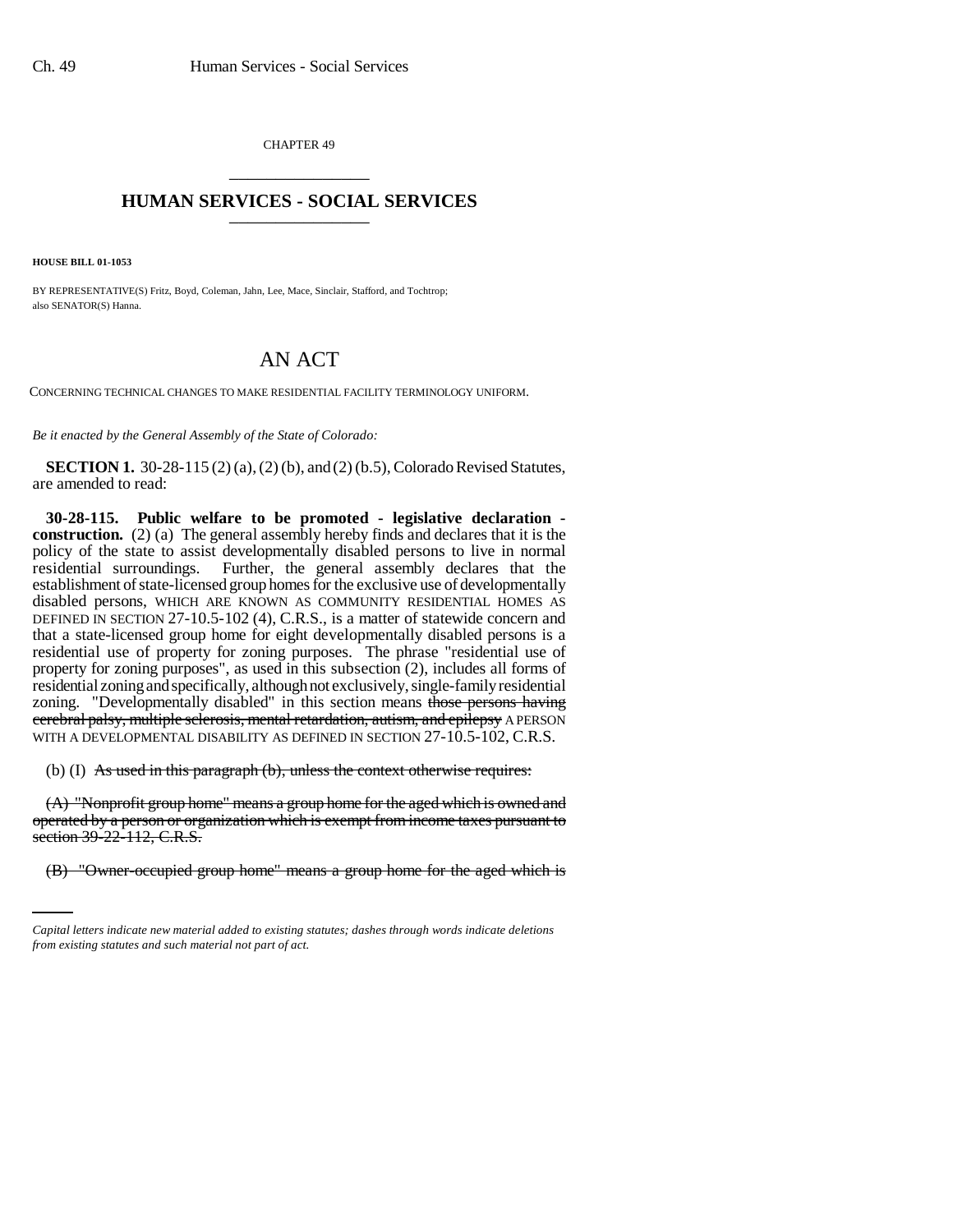## owned and operated by an individual or individuals who actually reside at and maintain their primary place of residence in the group home.

(II) The general assembly declares that the establishment of owner-occupied or nonprofit group homes FOR THE AGED for the exclusive use of not more than eight persons sixty years of age or older per home is a matter of statewide concern. The general assembly further finds and declares that it is the policy of this state to enable and assist persons sixty years of age or older who do not need nursing facilities and who so elect to live in normal residential surroundings, including single-family residential units. Group homes for the aged shall be distinguished from nursing facilities, as defined in section 26-4-103 (11), C.R.S., and institutions providing life care, as defined in section 12-13-101 (5), C.R.S. Every county having adopted or which shall adopt a zoning ordinance shall provide for the location of group homes for the aged. A group home for the aged established under this paragraph (b) shall not be located within seven hundred fifty feet of another such group home, unless otherwise provided for by the county.

(b.5) The general assembly declares that the establishment of state-licensed group homes for the exclusive use of persons with mental illness as that term is defined in section 27-10-102, C.R.S., is a matter of statewide concern and that a state-licensed group home for eight persons with mental illness is a residential use of property for zoning purposes, as defined in section 31-23-301 (4), C.R.S. A group home for persons with mental illness established under this paragraph (b.5) shall not be located within seven hundred fifty feet of another such group home or of another group home as defined in paragraphs (a) and (b) of this subsection (2), unless otherwise provided for by the county. No person shall be placed in a group home without being screened by either a professional person, as defined in section 27-10-102 (11), C.R.S., or any other such mental health professional designated by the director of a facility, which facility is approved by the executive director of the department of human services pursuant to section 27-1-103, C.R.S. Persons determined to be not guilty by reason of insanity to a violent offense shall not be placed in such group homes, nor shall any person who has been convicted of a felony involving a violent offense be eligible for placement in such group homes. The provisions of this paragraph (b.5) shall be implemented, where appropriate, by the rules of the department of public health and environment concerning residential care TREATMENT facilities for the mentally ill. Nothing in this paragraph (b.5) shall be construed to exempt such group homes from compliance with any state, county, or municipal health, safety, and fire codes.

**SECTION 2.** 31-23-303 (2) (a), (2) (b), and (2) (b.5), Colorado Revised Statutes, are amended to read:

**31-23-303. Legislative declaration.** (2) (a) The general assembly declares that the establishment of state-licensed group homes for the exclusive use of developmentally disabled persons, WHICH ARE KNOWN AS COMMUNITY RESIDENTIAL HOMES AS DEFINED IN SECTION 27-10.5-102 (4), C.R.S., is a matter of statewide concern and that a state-licensed group home for eight developmentally disabled persons is a residential use of property for zoning purposes. As used in this subsection (2), the phrase "residential use of property for zoning purposes" includes all forms of residential zoning and specifically, although not exclusively, single-family residential zoning. "Developmentally disabled" in this section means those persons having cerebral palsy, multiple sclerosis, mental retardation, autism,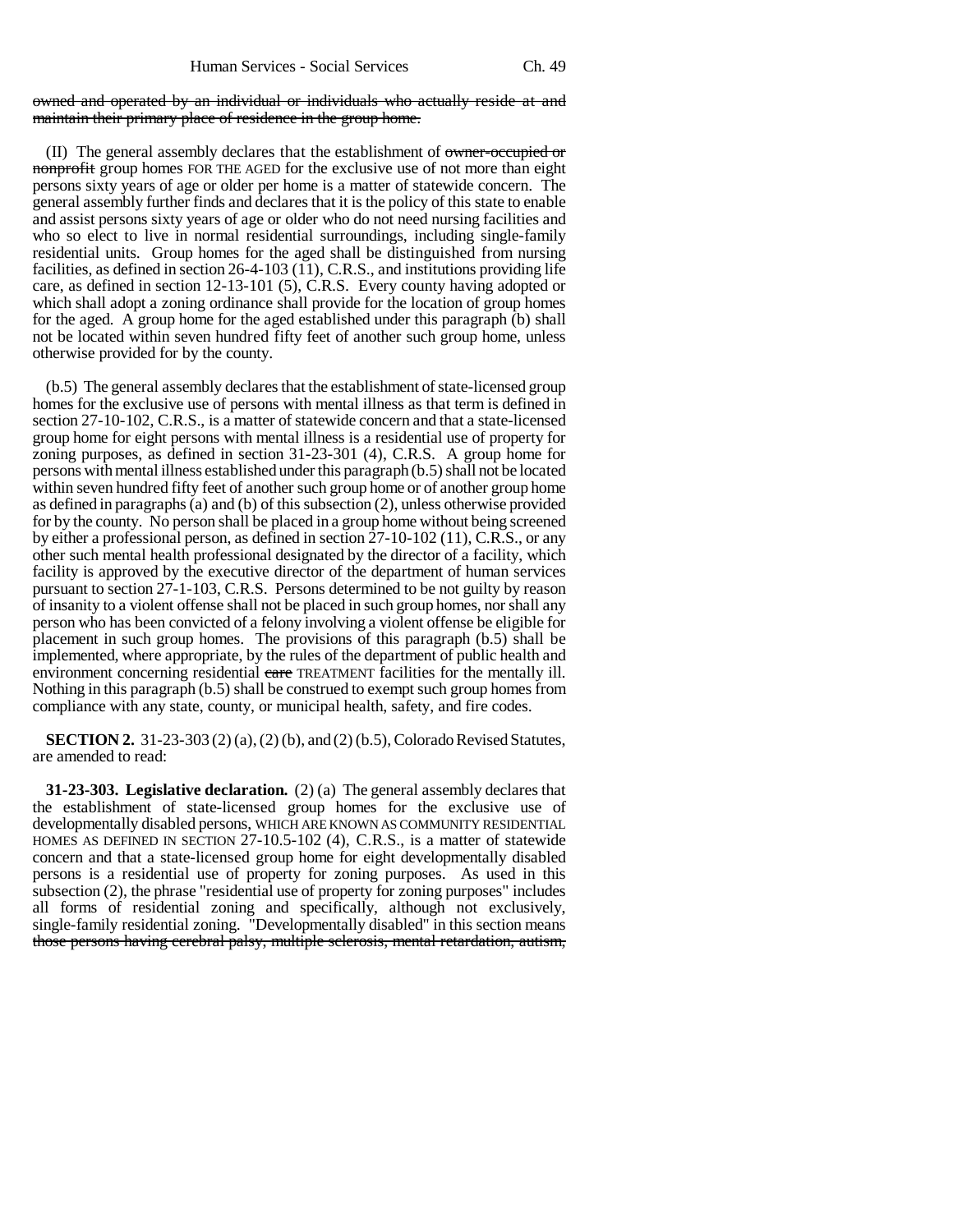and epilepsy A PERSON WITH A DEVELOPMENTAL DISABILITY AS DEFINED IN SECTION 27-10.5-102, C.R.S.

(b) (I) As used in this paragraph (b), unless the context otherwise requires:

(A) "Nonprofit group home" means a group home for the aged which is owned and operated by a person or organization which is exempt from income taxes pursuant to section 39-22-112, C.R.S.

(B) "Owner-occupied group home" means a group home for the aged which is owned and operated by an individual or individuals who actually reside at and maintain their primary place of residence in the group home.

(II) The general assembly declares that the establishment of owner-occupied or nonprofit group homes FOR THE AGED for the exclusive use of not more than eight persons sixty years of age or older per home is a matter of statewide concern. The general assembly further finds and declares that it is the policy of this state to enable and assist persons sixty years of age or older who do not need nursing facilities, and who so elect, to live in normal residential surroundings, including single-family residential units. Group homes for the aged shall be distinguished from nursing facilities, as defined in section 26-4-103 (11), C.R.S., and institutions providing life care, as defined in section 12-13-101 (5), C.R.S. Every municipality having adopted or which shall adopt a zoning ordinance shall provide for the location of group homes for the aged. A group home for the aged established under this paragraph (b) shall not be located within seven hundred fifty feet of another such group home, unless otherwise provided for by the municipality. Nothing in this paragraph (b) shall be construed to exempt such group homes from compliance with any state, county, or municipal health, safety, and fire codes. On April 29, 1976, every person sixty years of age or older who resides in a skilled or intermediate health care facility and who may be transferred or discharged therefrom to a group home for the aged shall not be so discharged or transferred unless he OR SHE has received ninety days' advance written notice thereof or has agreed in writing to the proposed transfer or discharge.

(b.5) The general assembly declares that the establishment of state-licensed group homes for the exclusive use of mentally ill persons as that term is defined in section 27-10-102, C.R.S., is a matter of statewide concern and that a state-licensed group home for eight persons with mental illness is a residential use of property for zoning purposes, as defined in section 31-23-301 (4). A group home for persons with mental illness established under this paragraph (b.5) shall not be located within seven hundred fifty feet of another such group home, unless otherwise provided for by the municipality. No person shall be placed in a group home without being screened by either a professional person, as defined in section 27-10-102 (11), C.R.S., or any other such mental health professional designated by the director of a facility, which facility is approved by the executive director of the department of human services pursuant to section 27-1-103, C.R.S. Persons determined to be not guilty by reason of insanity to a violent offense shall not be placed in such group homes, nor shall any person who has been convicted of a felony involving a violent offense be eligible for placement in such group homes. The provisions of this paragraph (b.5) shall be implemented, where appropriate, by the rules of the department of public health and environment concerning residential care TREATMENT facilities for the mentally ill. Nothing in this paragraph (b.5) shall be construed to exempt such group homes from